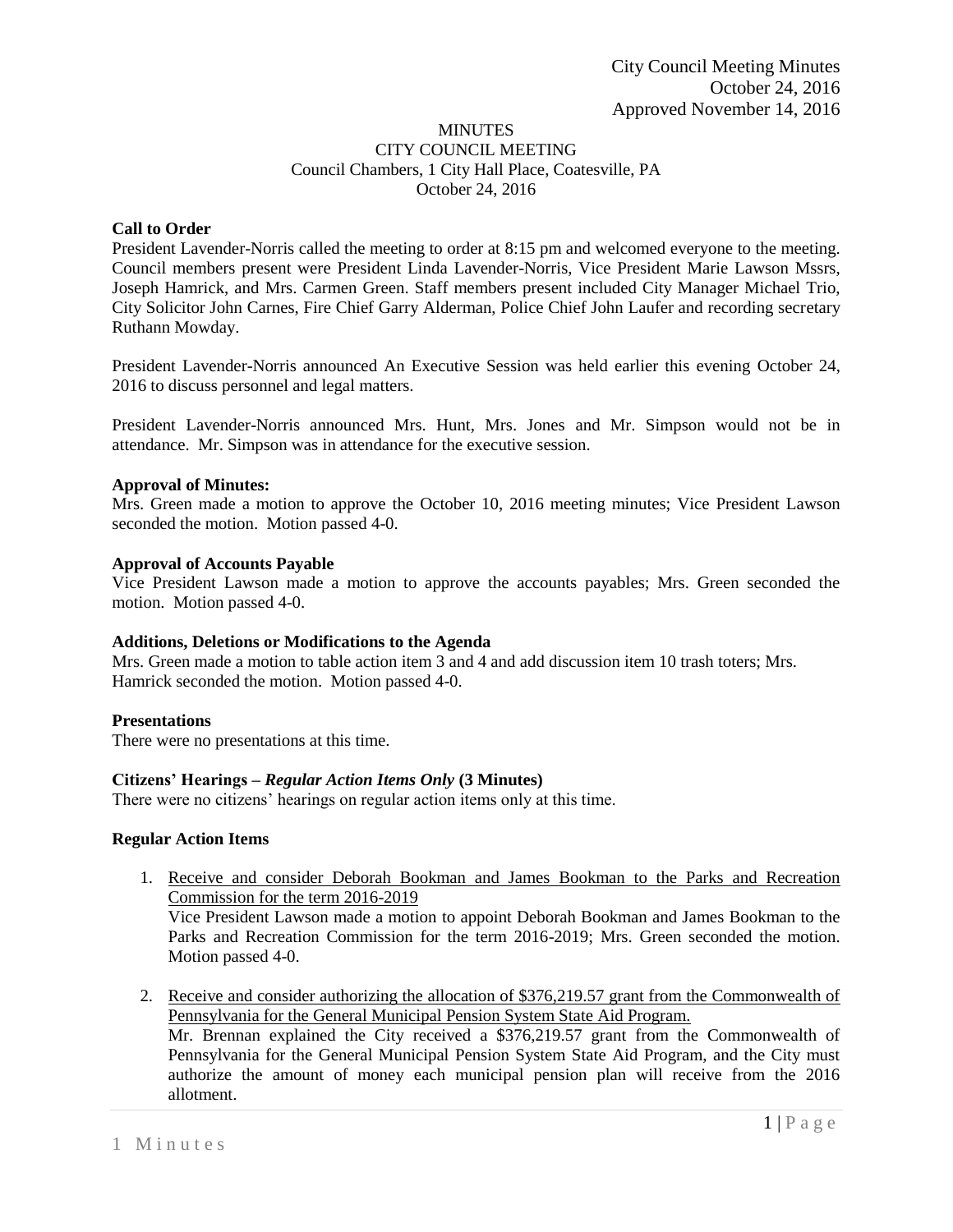Vice President Lawson made a motion to approve the allocation of \$376,219.57 grant from the Commonwealth of Pennsylvania for the General Municipal Pension System State Aid Program; Mrs. Green seconded the motion. Motion passed 4-0.

- 3. Receive and consider second reading and adoption an Ordinance authorizing the condemnation by eminent domain to acquire a portion of certain property identified as UPI#16-5-140 in fee simple to enable widening of the Right-Of-Way for certain road improvements along the East Lincoln Highway, all within the City of Coatesville
- 4. Receive and consider Resolution adopting revised Civil Service Regulations governing **Firefighters**
- 5. Receive and consider Police Department promotions Chief Laufer announced the promotions are Detective Shannon Miller and Officer Paul Antonucci to Corporal.

Vice President Lawson made a motion to approve the Police Department promotions as presented: Mrs. Green seconded the motion. Motion passed 4-0.

6. Receive and consider soliciting proposals for a 2016 Tax Anticipation Note Vice President Lawson made a motion to solicit proposals for a 2017 Tax Anticipation Note (TAN); Mr. Hamrick seconded the motion. Motion passed 4-0.

### **Discussion Item**

1. Trash Toters and inventory

President Lavender-Norris proposed going door to door to make sure the address and toter numbers coincide on the City's list. Mrs. Green explained it would help us get a better handle on the billing rolls. Vice President Lawson offered to translate the flyers into Spanish. President Lavender-Norris explained this is an accountability measure. Mr. Cazille explained this has happened too often in the City regarding the Solid Waste. No one gets it right. President Lavender Norris stated the staff, admin, council and residents will be held accountable. There are employees on light duty that will be able to check the toter list to addresses. Ms. Scamuffa asked if there would be overtime involved. Will PW be understaffed? Council explained the department will not be understaffed.

### **Solicitors Report**

Mr. Carnes announced he:

- Sent proposed sidewalk café ordinance to the County Planning Commission for review and attended the City Planning Commission meeting.
- Attended the Planning Commission meeting on the Conditional Used Application from ACR Machine Co. seeking to extend business operations in the newly re-zoned I-1 Light Industry district at 21 N. 10<sup>th</sup> Avenue.
- Attended meeting with DEPG to discuss changes regarding its projects on Lincoln Highway in the City.
- Assisted City Engineer with subdivision of add-on 5 acre lot connecting city property south of the by-pass to route 340.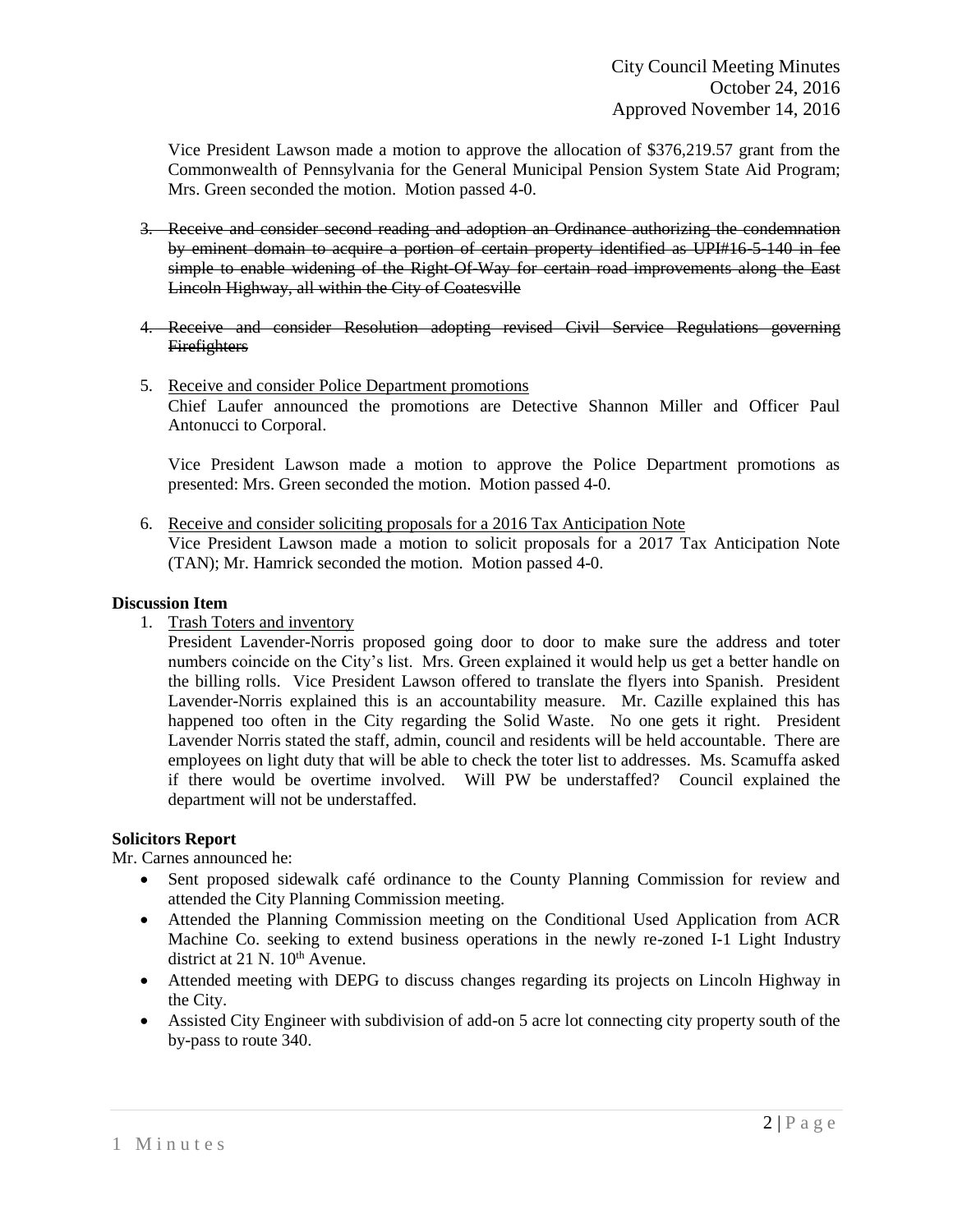Assisted with various miscellaneous matters relating to the Pension Ordinance, Insurance and various matters involving litiga5tin and enforcement and has assisted the City in its interpretation of codes, rules and regulations.

# **City Manager's Report**

Mr. Trio announced:

- Budget workshop will be held on November 1, 2016 at 6pm in City Hall
- Pension fund is structured for a goal of targeted ROI of 7.5%
- City Hall renovation revised to one floor due to cost
- New proposals for the Flats have been discussed
- Approved application for ACR machine company request for zoning text and map amendment to amend the C3 Commercial district regulations
- City was not selected for the multi modal grant
- Will address sidewalk concerns at 999 Olive Street

## **Citizens' Hearings –** *Non-Agenda Items Only* **(3 Minutes)**

### John Pawlowski

Mr. Pawlowski provided Council with an update on the third Gazebo for the Riverwalk. He asked for volunteers to put up and take down the flags on Veterans Day. He thanked Public Works for their work at Palmer Park before the new park was put in. The new park is a great success for the youth during the day, teenagers take over at night. He thanked Ms. Huntzinger for the Brandywine Creek Trail cleanup.

Mrs. Green made a motion to close citizens' hearings on non-agenda items only; Mr. Hamrick seconded the motion. Motion passed 4-0.

### **Special Events**

There were no special events at this time.

### **Council Comments**

Mr. Hamrick thanked everyone for attending the meeting. He thanked the Bookman's for volunteering their time for the Parks and Recreation Commission. There are other boards, commissions or committee that need volunteers, if anyone is interested. The COG will be holding a meeting on Wednesday to discuss the bylaws.

Mrs. Green thanked everyone for attending the meeting. We are headed the right way in the budget. Thankful things are beginning to line up. Thanks to the Financial firm for providing Council

Vice President Lawson thanked everyone for attending the meeting. She thanked the Bookman's for their involvement in the community. There were over 100 volunteers on "make a difference day". Dug Take Back received over 500 lbs. of prescription drugs. The Police Department were the judges for the pumpkin contest at Fuel City Café. Need to discuss boarded up properties at next meeting.

President Lavender-Norris thanked everyone for attending the meeting. It was great day for the clean up on the Riverwalk, Mr. DeSimone brought all his tools, Rev Lewis provided lunch and Mr. Cazille helped her up the hill. Thank you to everyone who helped with the event. One common goal from residents to Council and all in between is to work together. It is not just you working or I working but we working together. Have a blessed evening.

### **Adjournment**